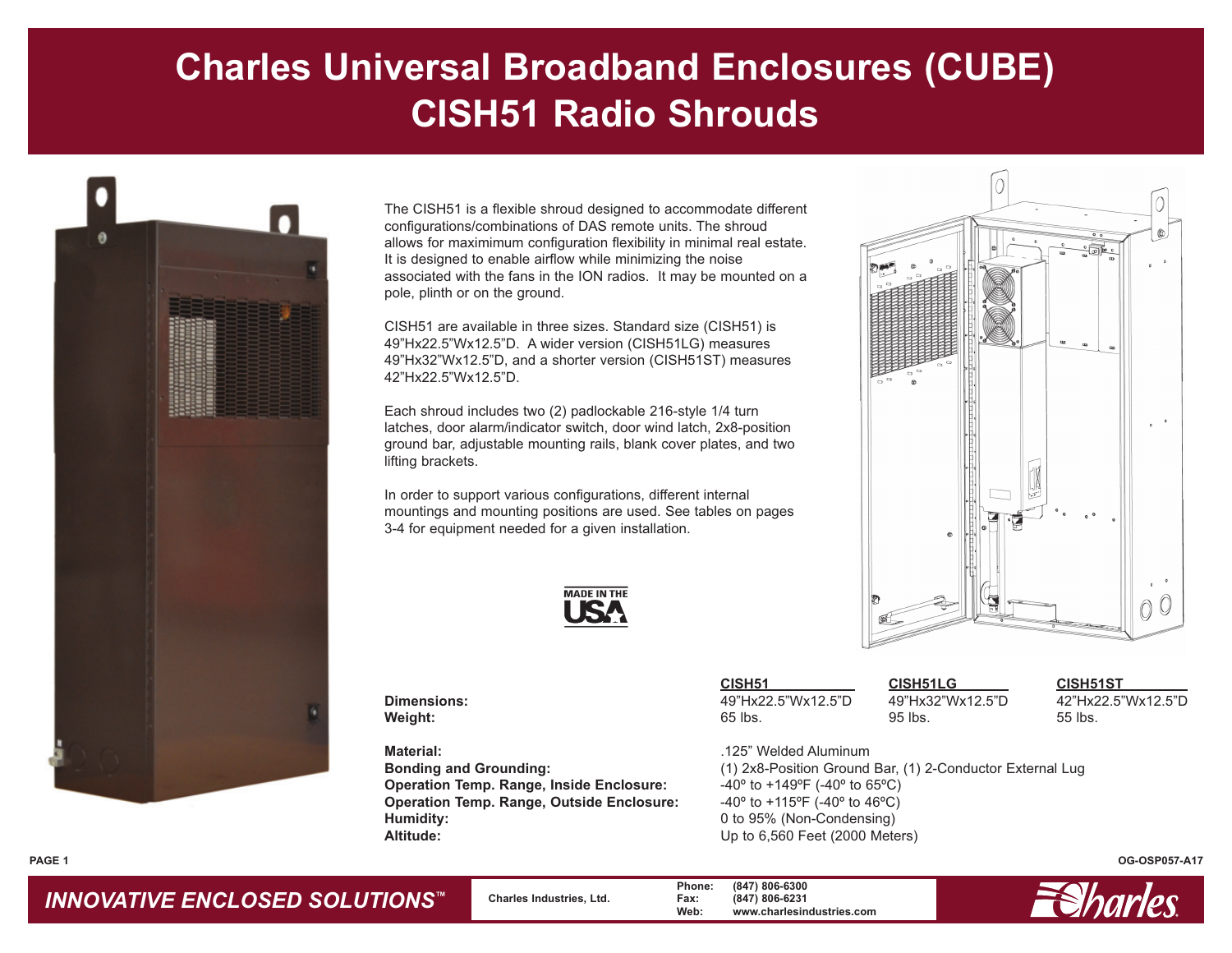### **CISH51 Radio Shrouds**

### **CISH51 DIMENSIONAL VIEWS**



**CISH51LG is 32" in width, other dimensions as shown. CISH51ST is 42" in heigth, other dimensions as shown.**

#### **PAGE 2**

*INNOVATIVE ENCLOSED SOLUTIONS™* **Charles Industries, Ltd. Phone: (847) 806-6300 Fax: (847) 806-6231 Web: www.charlesindustries.com**



**OG-OSP057-A17**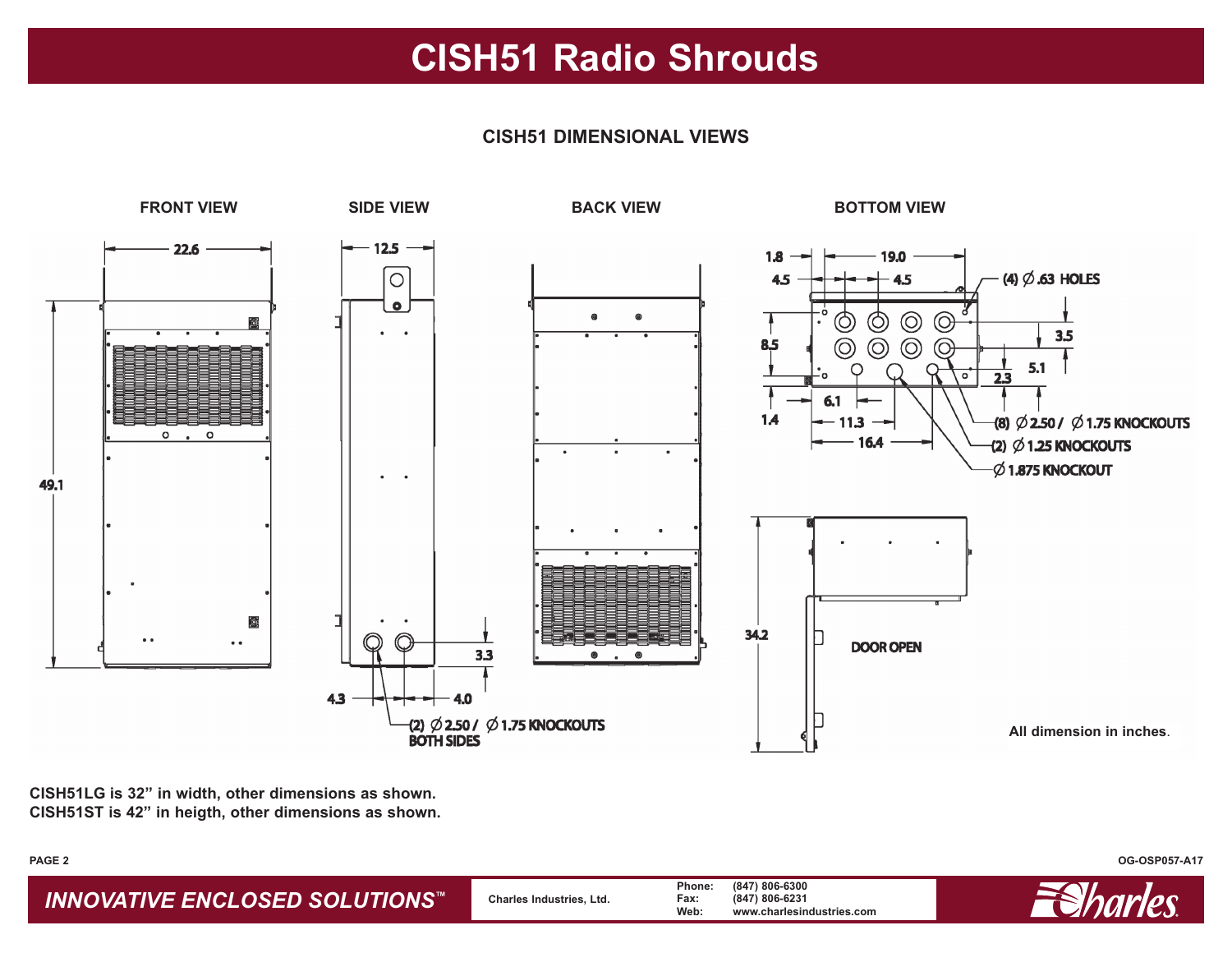## **CISH51 Radio Shrouds**

#### **CISH51 CONFIGURATIONS & COLOR OPTIONS**

| Config.     | <b>DIM.</b> (in.) | <b>RADIOS SUPPORTED</b>                                   | <b>TEXTURED GRAY</b> | <b>NATIONAL PARK</b><br><b>BROWN</b> | <b>OFF-WHITE</b> | <b>UNPAINTED</b> | <b>SKY WHITE</b> | <b>BLACK</b>   | <b>HUNT CLUB</b><br><b>GREEN</b> |
|-------------|-------------------|-----------------------------------------------------------|----------------------|--------------------------------------|------------------|------------------|------------------|----------------|----------------------------------|
|             | 49x22.5x12.5      | 1 ION M                                                   | CUBE-CSH51G-1        | CUBE-CSH51B-1                        | CUBE-CSH51-1     | CUBE-CSH51U-1    | CUBE-CSH51S-1    | CUBE-CSH51F-1  | CUBE-CSH51H-1                    |
| 2           | 49x22.5x12.5      | 2 ION M                                                   | CUBE-CSH51G-2        | CUBE-CSH51B-2                        | CUBE-CSH51-2     | CUBE-CSH51U-2    | CUBE-CSH51S-2    | CUBE-CSH51F-2  | CUBE-CSH51H-2                    |
| 3           | 49x22.5x12.5      | 3 ION M                                                   | CUBE-CSH51G-3        | CUBE-CSH51B-3                        | CUBE-CSH51-3     | CUBE-CSH51U-3    | CUBE-CSH51S-3    | CUBE-CSH51F-3  | CUBE-CSH51H-3                    |
| 4           | 49x22.5x12.5      | 1 ION M2                                                  | CUBE-CSH51G-4        | CUBE-CSH51B-4                        | CUBE-CSH51-4     | CUBE-CSH51U-4    | CUBE-CSH51S-4    | CUBE-CSH51F-4  | CUBE-CSH51h-4                    |
| 5           | 49x22.5x12.5      | 2 ION M2                                                  | CUBE-CSH51G-5        | CUBE-CSH51B-5                        | CUBE-CSH51-5     | CUBE-CSH51U-5    | CUBE-CSH51S-5    | CUBE-CSH51F-5  | CUBE-CSH51H-5                    |
| 6           | 49x22.5x12.5      | 3 ION M2                                                  | CUBE-CSH51G-6        | CUBE-CSH51B-6                        | CUBE-CSH51-6     | CUBE-CSH51U-6    | CUBE-CSH51S-6    | CUBE-CSH51F-6  | CUBE-CSH51H-6                    |
|             | 49x22.5x12.5      | <b>I ION ML</b>                                           | CUBE-CSH51G-7        | CUBE-CSH51B-7                        | CUBE-CSH51-7     | CUBE-CSH51U-7    | CUBE-CSH51S-7    | CUBE-CSH51F-7  | CUBE-CSH51H-7                    |
| 8           | 49x22.5x12.5      | 2 ION ML                                                  | CUBE-CSH51G-8        | CUBE-CSH51B-8                        | CUBE-CSH51-8     | CUBE-CSH51U-8    | CUBE-CSH51S-8    | CUBE-CSH51F-8  | CUBE-CSH51H-8                    |
| 9           | 49x22.5x12.5      | 1 ION M, 1 ION M2                                         | CUBE-CSH51G-9        | CUBE-CSH51B-9                        | CUBE-CSH51-9     | CUBE-CSH51U-9    | CUBE-CSH51S-9    | CUBE-CSH51F-9  | CUBE-CSH51H-9                    |
| 10          | 49x22.5x12.5      | 2 ION M. 1 ION M2                                         | CUBE-CSH51G-10       | CUBE-CSH51B-10                       | CUBE-CSH51-10    | CUBE-CSH51U-10   | CUBE-CSH51S-10   | CUBE-CSH51F-10 | CUBE-CSH51H-10                   |
| 11          | 49x22.5x12.5      | 1 ION M, 1 ION ML                                         | CUBE-CSH51G-11       | CUBE-CSH51B-11                       | CUBE-CSH51-11    | CUBE-CSH51U-11   | CUBE-CSH51S-11   | CUBE-CSH51F-11 | CUBE-CSH51H-11                   |
| 12          | 49x22.5x12.5      | 1 ION M2, 1 ION ML                                        | CUBE-CSH51G-12       | CUBE-CSH51B-12                       | CUBE-CSH51-12    | CUBE-CSH51U-12   | CUBE-CSH51S-12   | CUBE-CSH51F-12 | CUBE-CSH51H-12                   |
| 15          | 49x22.5x12.5      | <b>2 ION U</b>                                            | CUBE-CSH51G-15       | CUBE-CSH51B-15                       | CUBE-CSH51-15    | CUBE-CSH51U-15   | CUBE-CSH51S-15   | CUBE-CSH51F-15 | CUBE-CSH51H-15                   |
| 16          | 49x22.5x12.5      | 2 JMA TEKO VHP 5 Band                                     | CUBE-CSH51G-16       | CUBE-CSH51B-16                       | CUBE-CSH51-16    | CUBE-CSH51U-16   | CUBE-CSH51S-16   | CUBE-CSH51F-16 | CUBE-CSH51H-16                   |
| Accessories |                   | Pole Mount Kit                                            | 97-002160G-A         | 97-002160B-A                         | 97-002160-A      | 97-002160U-A     | 97-002160S-A     | 97-002160F-A   | 97-002160H-A                     |
|             |                   | 5" Plinth                                                 | 97-002203G-A         | 97-002203B-A                         | 97-002203-A      | 97-002203U-A     | 97-002203S-A     | 97-002203F-A   | 97-002203H-A                     |
|             |                   | 10" Plinth                                                | 97-002159G-A         | 97-002159B-A                         | 97-002159-A      | 97-002159U-A     | 97-002159S-A     | 97-002159F-A   | 97-002159H-A                     |
|             |                   | Pad Mount Template                                        | 97-002224G-A         | 97-002224B-A                         | 97-002224-A      | 97-002224U-A     | 97-002224S-A     | 97-002224F-A   | 97-002224H-A                     |
|             |                   | * Optional Noise Muffler<br>(Required for Configs. 6 & 8) | 97-002172G-A         | 97-002172B-A                         | 97-002172-A      | 97-002172U-A     | 97-002172S-A     | 97-002172F-A   | 97-002172H-A                     |

#### **TOUCH UP PAINT**

| Part#       | <b>Description</b>                 |
|-------------|------------------------------------|
| 02-200290-0 | Off White Touch Up Paint           |
| 02-000592-0 | Sky White Touch Up Paint           |
| 02-000589-0 | Textured Gray Touch Up Paint       |
| 02-000590-0 | <b>Black Touch Up Paint</b>        |
| 02-000585-0 | National Park Brown Touch Up Paint |
|             |                                    |

**OG-OSP057-A17**